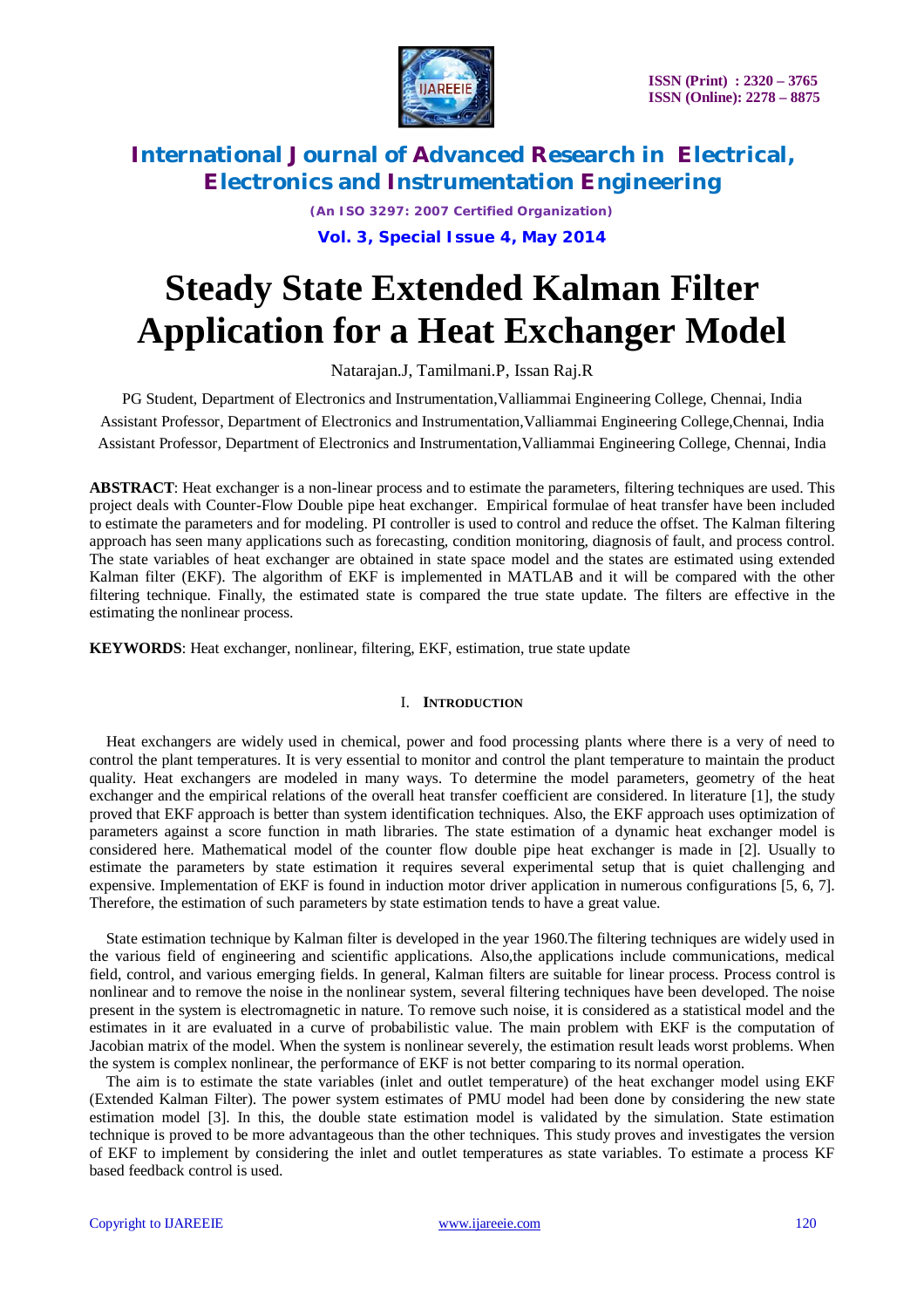

*(An ISO 3297: 2007 Certified Organization)*

## **Vol. 3, Special Issue 4, May 2014**

### II. **HEAT EXCHANGER - MODEL**

Heat exchangers are the devices used in transferring the heat energy form one fluid to another. The counter-flow double pipe heat exchanger process involves the direct lumping element. The dynamics of the system is obtained by the second order differential equation [1]. From the second order differential equation, state model is obtained by considering the Tho and Tco, the outlet temperature at hot and cold junctions respectively.

We cannot have the description of plant or process to determine the parameters and hence mathematical modeling is performed. Here, the counter-flow double-pipe heat exchanger modeling is done by considering the energy balance equation. The experimental values of the counter-flow double-pipe heat exchanger are substituted from [2].

The namecounter-flow double-pipe heat exchanger arose because of its counter flow of the hot and cold fluids in the junctions of the heat exchanger. The heat exchanger applications vary many in process industries, food processing industries, and chemical industries and so on. The counter-flow double pipe heat exchangers (coolers) are found commonly in chemical processes. In general, the applications where temperature of specific processes needs to get down or in exothermic process.

The accumulation of energy is given by the energy balance equation in [1] and the modeling for the heat exchanger model in [8]: [Flow of moles of gth component into system] – [flow of moles of gth component out of system] + [rate of formation of moles of gth component from chemical reactions] = [time rate of change of moles of gth component inside system]

From the above energy balance equation, the 2nd order differential equation by considering single element per fluid:

$$
\frac{d T_{co}}{dt} = \frac{v_c}{V_C} (T_{ci} - T_{co}(t)) + \frac{U A}{\rho_C C_{pc} V_c} (T_{ho}(t) - T_{co}(t))
$$
\n
$$
\frac{d T_{ho}}{dt} = \frac{v_h}{V_H} (T_{hi} - T_{ho}(t)) + \frac{U A}{\rho_h C_{ph} V_h} (T_{co}(t) - T_{ho}(t))
$$
\n(2)

The terms in equations are represented in the table 1 and the above equations takes account of the following assumptions:

a1 equals the inflows and outflows and implies constant volume in both tubes;

a2 the heat transfer coefficient relates the flow and heat of the fluids;

a3, no heat transfer between the environment and external tube;

a4 the thermophysical properties in the fluids remains constant;

a5 there is no energy stored in the walls;

a6, inlet temperature is maintained constantly.

| Table 1: Nomencalture       |                                                                             |
|-----------------------------|-----------------------------------------------------------------------------|
| $V_c$                       | Volume in the cold side, $m3$                                               |
| V <sub>h</sub>              | Volume in the hot side, $m3$                                                |
| $V_c$                       | Flow in the cold side, $m^3$ /seg                                           |
| V <sub>h</sub>              | Flow in the hot side, $m^3$ /seg                                            |
| $c_{pc}$                    | Specific heat in the cold side, $J/Kg^{\circ}C$                             |
| $c_{ph}$                    | Specific heat in the hot side, $J/Kg^{\circ}C$                              |
| $\rho_c$                    | Density of the cold fluid, $Kg/m^3$                                         |
| $\rho_h$                    | Density of the hot fluid, $Kg/m^3$                                          |
| A                           | Heat transfer surface area, $m2$                                            |
| U                           | Heat transfer coefficient, $W/m^2$                                          |
| $T_{ci}$ , $T_{hi}$         | Inlet temperatures in the cold and hot sides, respectively, <sup>o</sup> C  |
| $T_{\rm co}$ , $T_{\rm ho}$ | Outlet temperatures in the cold and hot sides, respectively, <sup>o</sup> C |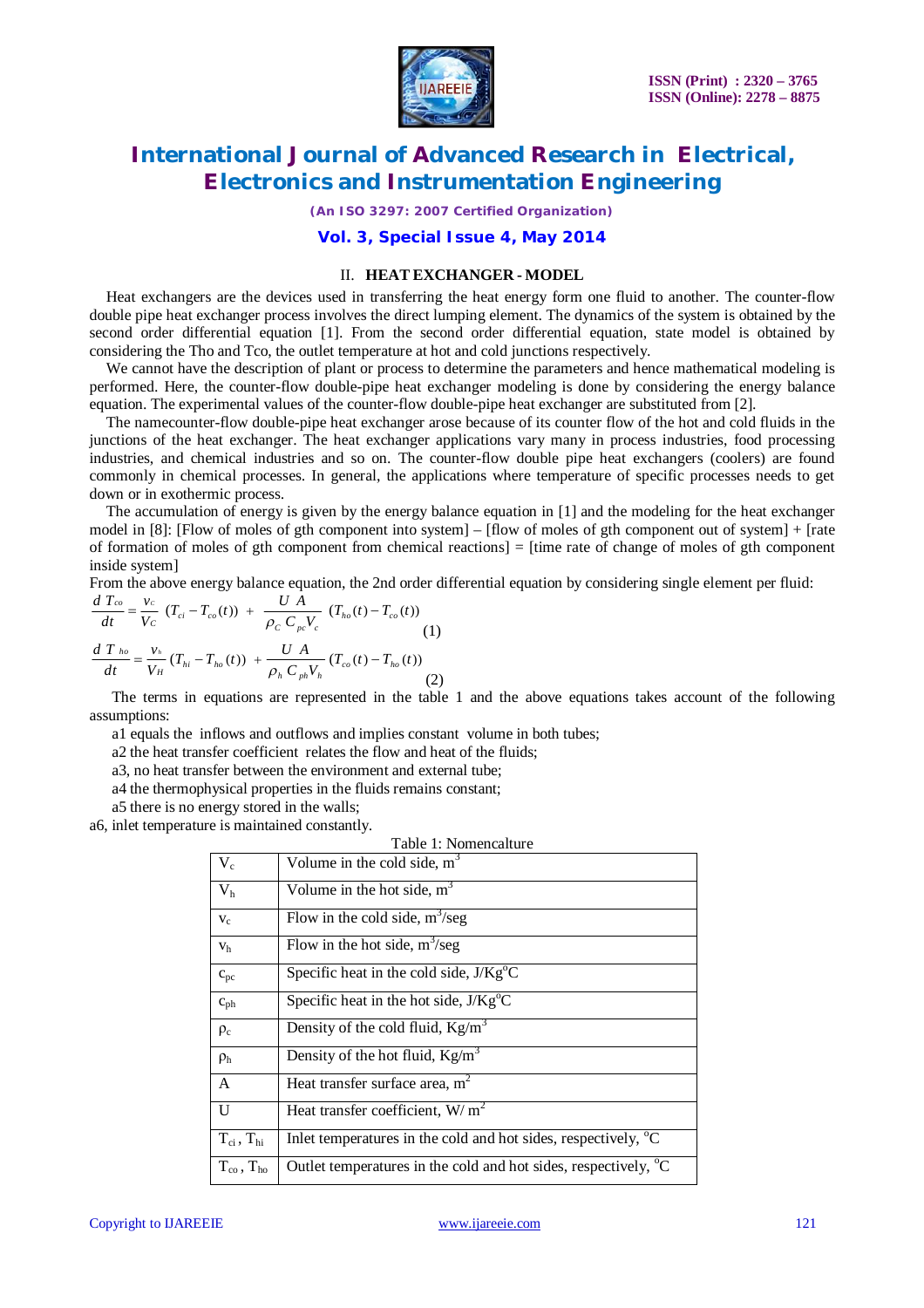

*(An ISO 3297: 2007 Certified Organization)*

### **Vol. 3, Special Issue 4, May 2014**

The heat exchanger model implemented here is a single cell which has two perfectly stirred tanks with both inflows and outflows. The state variables assumed here has initial values. A low-order model like is proven useful for observer or control which is highly useful for synthesis purposes, where higher-order dynamics is convenient for the implementation of numerical simulations oriented to test the (observer or control) designed algorithms.

#### III. **EXTENDED KALMAN FILTER**

State estimation technique is achieved by Kalman filtering. Kalman filters are utilized for linear systems, for nonlinear systems, the Extended Kalman filter is much of interest. In engineering and embedded systems filtering is desirable in many situations. For instance, radio communication signals are corrupted with noise. A good filtering algorithm can remove the noise present in the system. Usually, noise present in the signal is electromagnetic in nature. The tool that can estimate the variables of wide range in a process is termed to be Kalman filters. Rudolf E. Kalman developed this filter in the year 1960. Kalman filters have been subjected as extensive and research oriented application, particularly in tracking and navigation. It is powerful in various aspects, such as tracking the events as past, present, and future states, it performs precisely when the modeled system is unknown. It is theoretically attractive because of all the filters; it minimizes the variance of the estimated error.

The EKF was proposed for nonlinear systems, the state model is obtained by the assumptions of two state variables and the state model is represented as follows:

$$
\begin{bmatrix} \dot{X}_1 \\ \dot{X}_2 \end{bmatrix} = \begin{bmatrix} \left[ \begin{bmatrix} \frac{v}{V_c} + \frac{UA}{\rho_c C_{pr} V_c} \end{bmatrix} & \frac{UA}{\rho_c C_{pr} V_c} \\ \frac{UA}{\rho_h C_{ph} V_h} & \left[ \frac{v_h}{V_H} + \frac{UA}{\rho_h C_{ph} V_h} \end{bmatrix} \right] \begin{bmatrix} x_1 \\ x_2 \end{bmatrix} + \begin{bmatrix} \frac{v_c}{V_c} \\ \frac{v_h}{V_H} \end{bmatrix} \begin{bmatrix} u \end{bmatrix}
$$
 (3)

The above shown is the state model of the heat exchanger model. Output equation of the model is obtained by the consideration that, outlet temperature at cold junction or the outlet temperature at the hot junction. To control the process, accurate estimate of the process variables are needed. EKF approach is mainly for nonlinear systems, the algorithm contains five and two phases:

EKF time update equations are given below for the prediction phase as follows:

$$
X_{k/k} + T f (x_{k/k}, U k) \qquad (4)
$$

$$
P_{k+1/k} = F_{dk} P_{k/k} F_{dk}^T + Q_k \qquad (5)
$$

$$
K_{k+1} = P_{k+1/k} H_k^T (H_k P_{k+1/k} H_k^T + R_k)^{-1}
$$
 (6)

The correction phase is represented below,

$$
X_{k+1/k+1} = X_{k+1/k} + K_{k+1}(Y_{k+1} - H_k X_{k+1/k})
$$
 (7)

$$
P_{k+1/k+1} = P_{k+1/k} - K_{k+1} H_k P_{k+1/k}
$$
\n(8)

K is the Kalman gain matrix, P is the covariance matrix, and Fd is the Jacobian matix of the system. The Jacobian matrix for the output is denoted as H.

#### IV.**SIMULATION RESULTS**

The response of the EKF simulation is obtained and it is shown below. It shows that, the noise reduction of the heat exchanger model. Also, there is a presence of noise in the system.